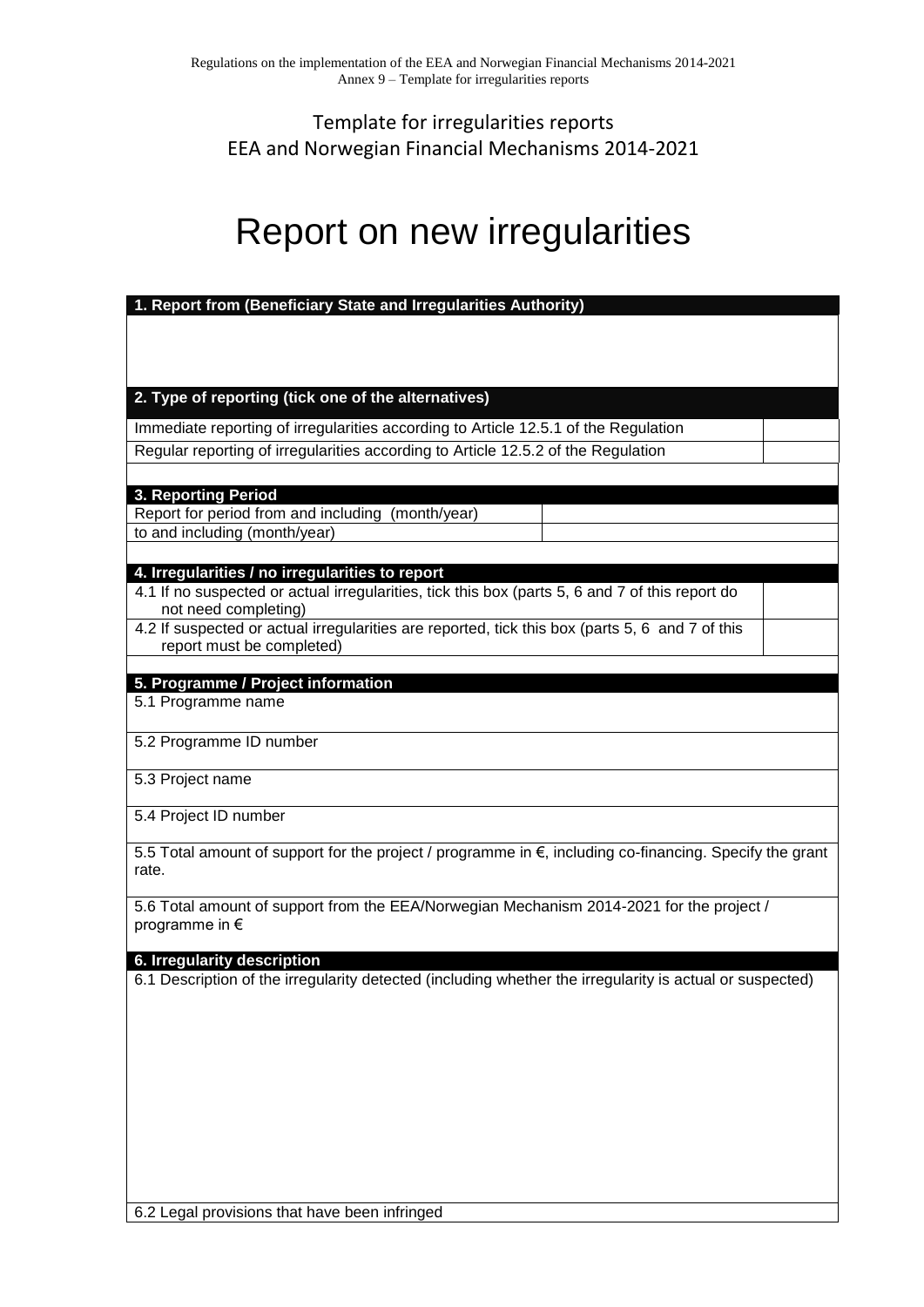| 6.3 Amount of the expenditure wrongfully incurred due to the irregularity, or in cases where no |  |  |  |  |
|-------------------------------------------------------------------------------------------------|--|--|--|--|
| payments have been made, the amounts which would have been wrongly paid had the irregularity    |  |  |  |  |
| not been discovered                                                                             |  |  |  |  |

6.4 Period during which, or the moment at which, the irregularity was committed

6.5 Manner in which the irregularity was detected, including the date and source of the first information leading to suspicion that an irregularity was in evidence, and investigations made after the irregularity was detected

6.6 National authorities or bodies which drew up the official report (also internal reports) on the irregularity and the date on which the reports were drawn up

6.7 Financial consequences of the irregularity including suspension of payments and the possibilities for recovery

6.8 Other countries involved (where appropriate)

6.9 Identity of the natural and/or legal persons involved (except in cases where such information is of no relevance in combating the irregularity on account of the character of the irregularity concerned)

6.10 Any procedures, including criminal investigation initiated because of the irregularity and the stage reached in this procedure, including the stage of recovery

6.11 Information as to coverage on the irregularity in the media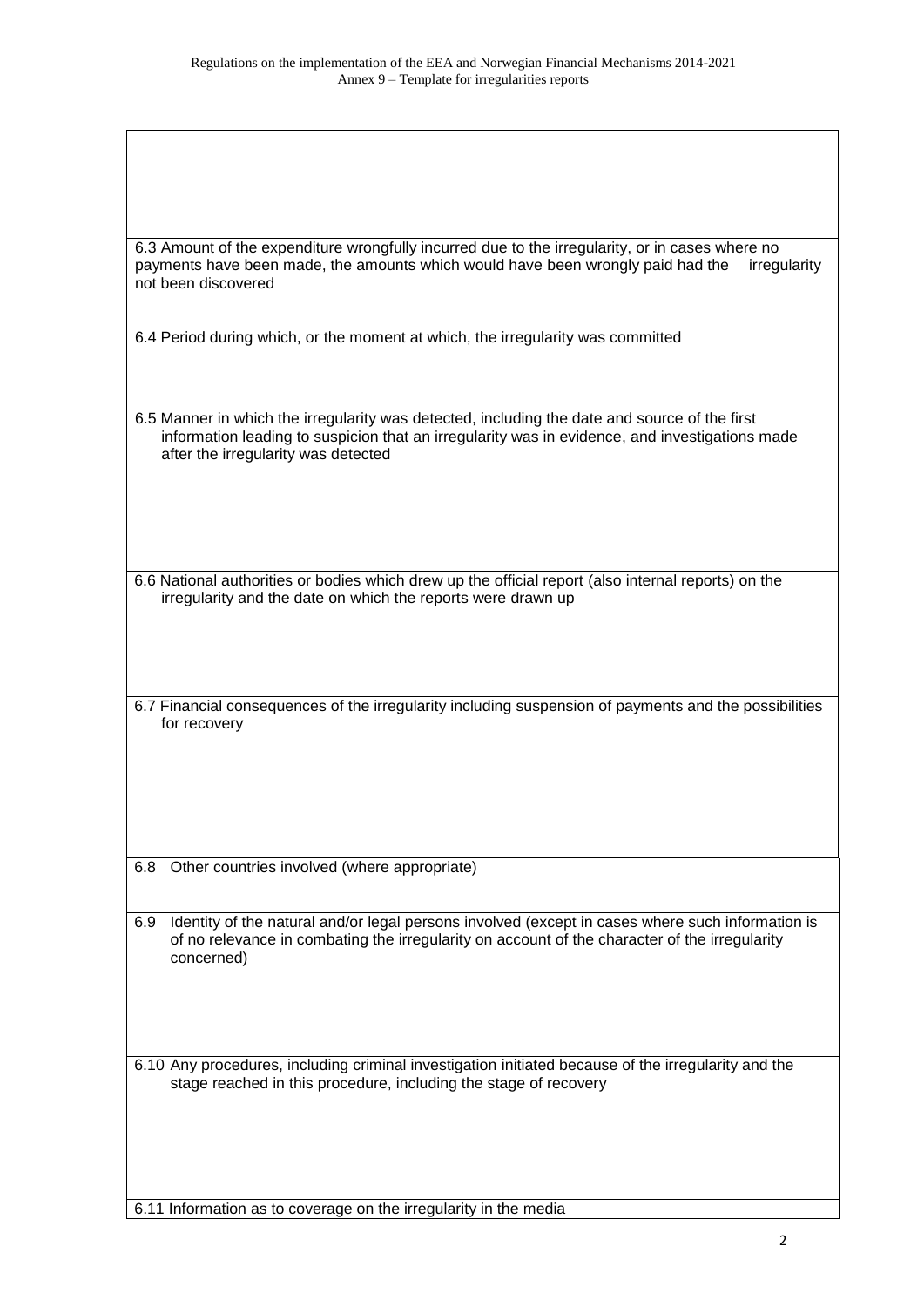6.12 Measures taken to remedy the irregularity detected, and measures taken or envisaged to prevent the recurrence of the case of irregularity already detected

6.13 Other information

**7. Complaints involving suspected irregularities**

## **Report completed in**

\_\_\_\_\_\_\_\_\_\_\_\_\_\_\_\_\_\_\_\_\_\_\_\_\_\_\_\_\_\_\_\_\_\_\_\_\_\_\_\_\_\_\_\_\_\_\_\_\_\_\_\_\_\_\_\_\_\_\_\_\_\_\_\_\_\_ (place) (date)

 $\_$  ,  $\_$  ,  $\_$  ,  $\_$  ,  $\_$  ,  $\_$  ,  $\_$  ,  $\_$  ,  $\_$  ,  $\_$  ,  $\_$  ,  $\_$  ,  $\_$  ,  $\_$  ,  $\_$  ,  $\_$  ,  $\_$  ,  $\_$  ,  $\_$ 

**By**

(name, position)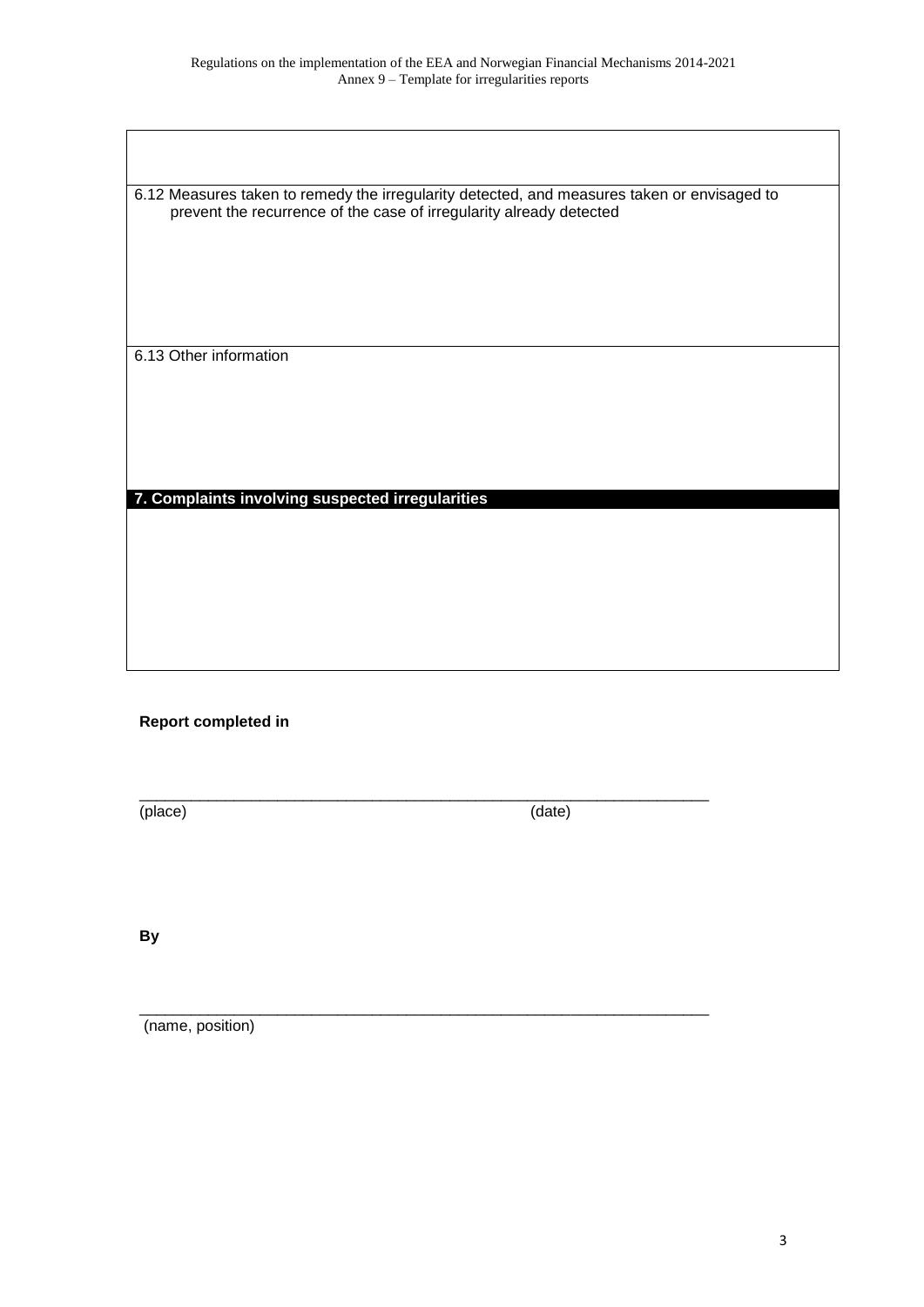## Report on measures taken regarding already reported irregularities

| 1. Report from (Beneficiary State and Irregularities Authority)                                        |
|--------------------------------------------------------------------------------------------------------|
|                                                                                                        |
|                                                                                                        |
|                                                                                                        |
|                                                                                                        |
| 2. Other reporting regarding the same irregularity                                                     |
| 2.1 Report number and date for the first report regarding this irregularity                            |
| 2.2 Dates for the following reports regarding this irregularity                                        |
|                                                                                                        |
|                                                                                                        |
|                                                                                                        |
| 3. Reporting Period                                                                                    |
|                                                                                                        |
| Report for period from and including (month/year)                                                      |
| to and including (month/year)                                                                          |
|                                                                                                        |
| 4. Developments / no developments to report                                                            |
| 4.1 If no developments regarding the earlier reported irregularity, tick this box (parts 5, 6          |
| and 7 of this report do not need completing)                                                           |
| 4.2 If developments regarding the earlier reported irregularity are reported, tick this box            |
| (parts 5, 6 and 7 of this report must be completed)                                                    |
|                                                                                                        |
| 5. Programme / Project information                                                                     |
| 5.1 Programme name                                                                                     |
|                                                                                                        |
| 5.2 Programme ID number                                                                                |
|                                                                                                        |
| 5.3 Project Name                                                                                       |
|                                                                                                        |
| 5.4 Project ID number                                                                                  |
|                                                                                                        |
| 5.5 Total amount of support for the project / programme in €, including co-financing (also specify the |
| grant rate)                                                                                            |
|                                                                                                        |
| 5.6 Total amount of support from the EEA/Norwegian Mechanism 2014-2021 for the project /               |
| programme in $\epsilon$                                                                                |
|                                                                                                        |
| <b>6. Description of developments</b>                                                                  |
| 6.1 Description of developments regarding the already reported irregularity                            |
|                                                                                                        |
|                                                                                                        |
|                                                                                                        |
|                                                                                                        |
|                                                                                                        |
|                                                                                                        |
|                                                                                                        |
|                                                                                                        |
|                                                                                                        |
|                                                                                                        |
|                                                                                                        |
|                                                                                                        |
|                                                                                                        |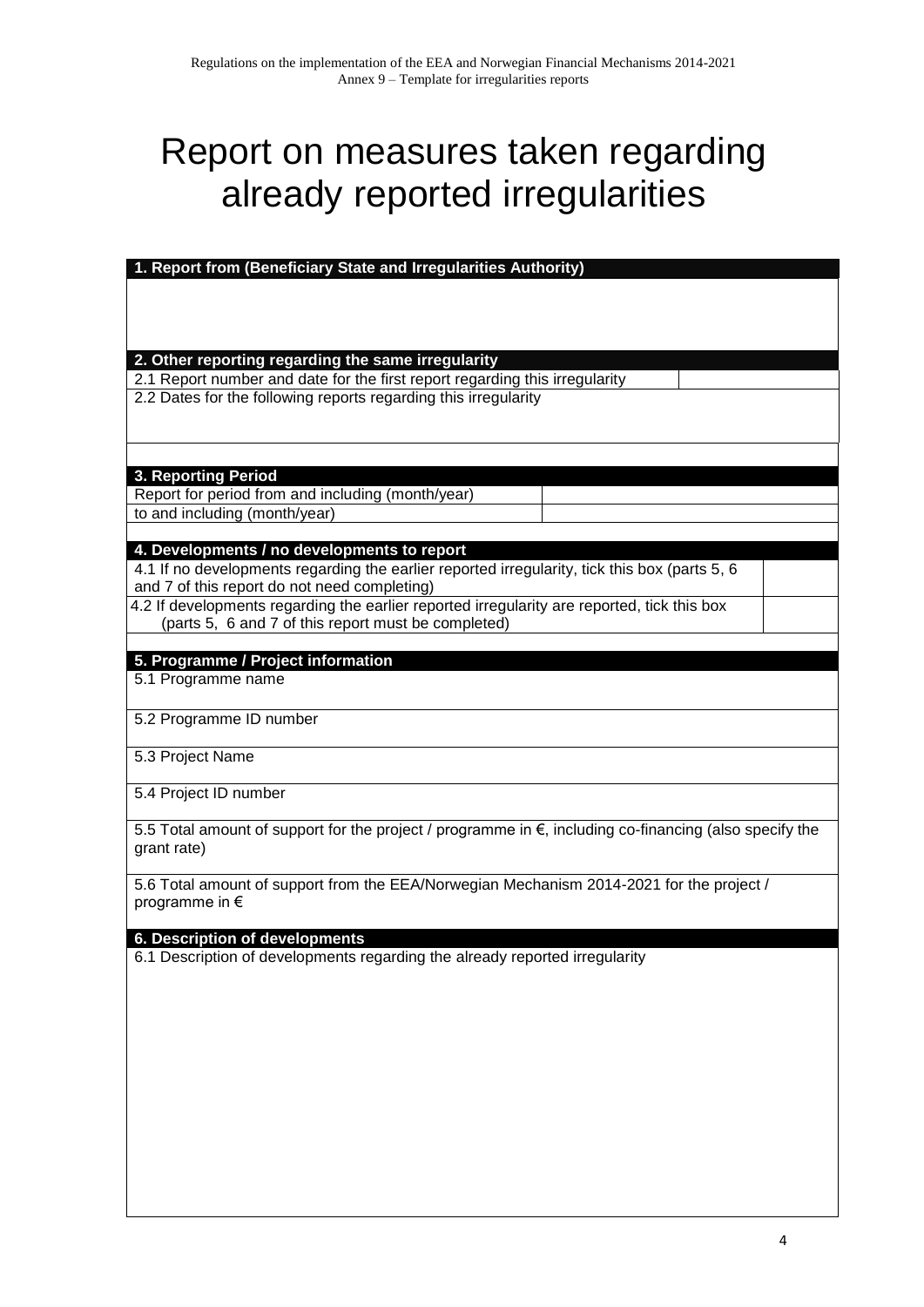| 6.2 Amounts which have been and/or are expected to be recovered                                      |
|------------------------------------------------------------------------------------------------------|
|                                                                                                      |
|                                                                                                      |
|                                                                                                      |
|                                                                                                      |
| 6.3 Interim and precautionary measures taken by the Beneficiary State to safeguard the recovery of   |
| sums wrongly paid                                                                                    |
|                                                                                                      |
|                                                                                                      |
|                                                                                                      |
|                                                                                                      |
|                                                                                                      |
|                                                                                                      |
| 6.4 Judicial and administrative procedures initiated with a view to recover sums wrongly paid and to |
| impose sanctions                                                                                     |
|                                                                                                      |
|                                                                                                      |
|                                                                                                      |
|                                                                                                      |
|                                                                                                      |
|                                                                                                      |
| 6.5 The reasons for any abandonment of recovery procedures and any abandonment of criminal           |
| prosecution or other procedures for imposing sanctions                                               |
|                                                                                                      |
|                                                                                                      |
|                                                                                                      |
|                                                                                                      |
|                                                                                                      |
|                                                                                                      |
|                                                                                                      |
| 6.6 Administrative or judicial decisions, or the main points thereof, concerning the termination of  |
| recovery procedures and/or procedures for imposing sanctions                                         |
|                                                                                                      |
|                                                                                                      |
|                                                                                                      |
|                                                                                                      |
|                                                                                                      |
|                                                                                                      |
|                                                                                                      |
| 6.7 Measures taken to remedy the irregularity detected, and measures taken in order to prevent       |
| and avoid similar irregularities                                                                     |
|                                                                                                      |
|                                                                                                      |
|                                                                                                      |
|                                                                                                      |
|                                                                                                      |
|                                                                                                      |
|                                                                                                      |
|                                                                                                      |
|                                                                                                      |